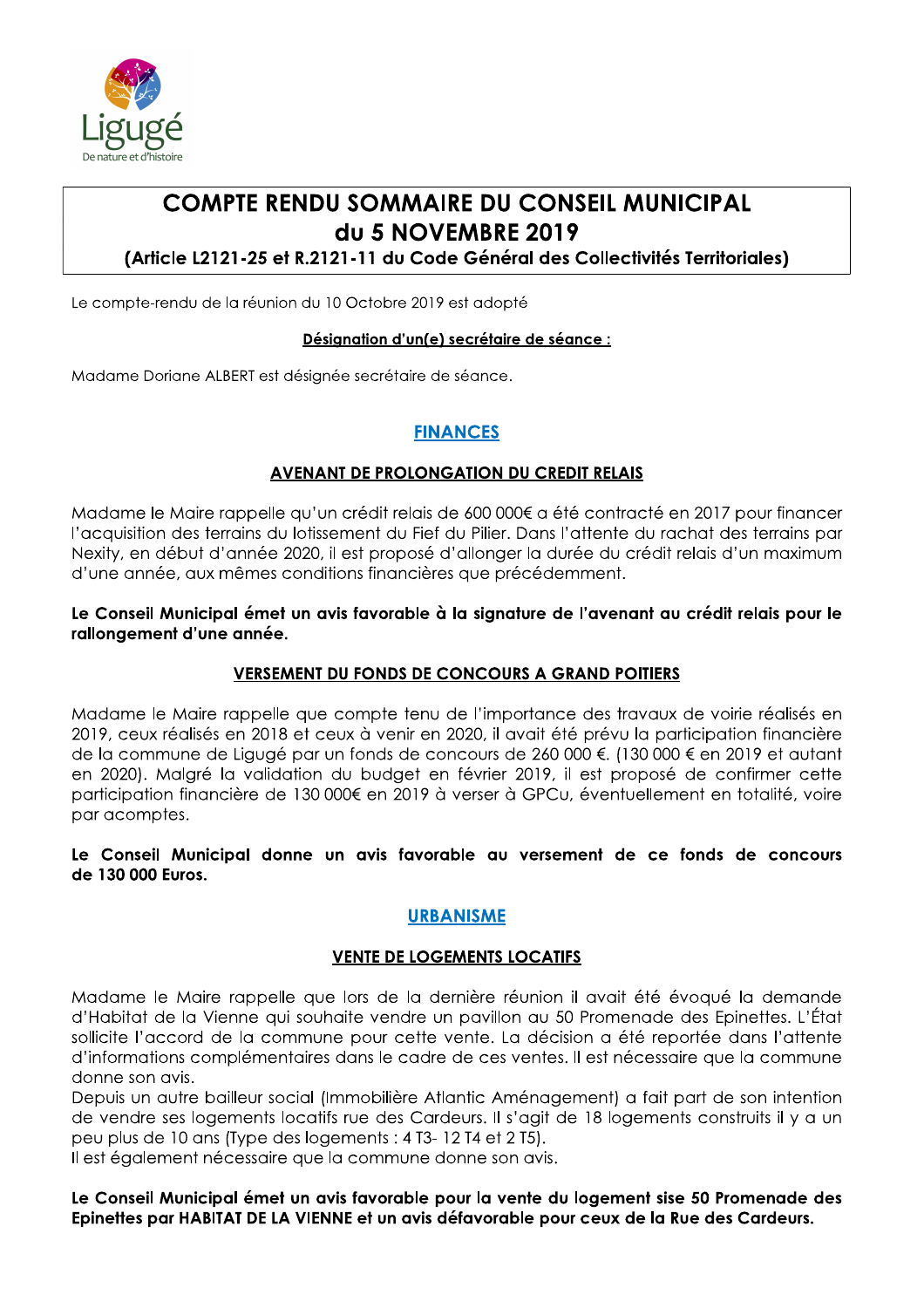### LANCEMENT DE LA PROCEDURE D'ACQUISITION D'UN BIEN VACANT SANS MAITRE

Madame le Maire demande au conseil municipal d'accepter le principe d'une procédure d'acquisition d'un bien vacant et sans maître. Il s'agit d'une partie du chemin dit « Du Haut Paradis » d'une surface de 308 m2 et qui appartenait autrefois à la famille PASQUERAULT. L'intérêt pour la commune est de maîtriser cette parcelle, pour permettre un droit de passage et de fait d'assurer l'accès à un terrain constructible.

### Le Conseil Municipal émet un avis favorable au lancement de la procédure d'acquisition d'un bien vacant sans maître pour la partie du chemin dit du haut paradis.

## **AVENANT A LA CONVENTION AVEC L'ETABLISSEMENT PUBLIC FONCIER**

Madame le Maire propose au Conseil Municipal de modifier par un avenant la convention opérationnelle d'action foncière qui lie la commune, Grand Poitiers Communauté Urbaine et l'Etablissement Public Foncier. L'idée est d'intégrer dans le périmètre de réalisation de l'EPF, tous les immeubles du centre-bourg qui hébergent un commerce. Cette intégration dans ce périmètre permet d'être plus réactif dans le cadre des cessions d'immeubles.

### Le Conseil Municipal émet un avis favorable à la sianature de l'avenant à la convention avec l'EPF afin de préserver les commerces dans le centre-bourg.

## **COMMISSIONS COMMUNALES**

## PRÉSENTATION DES TRAVAUX DANS LES DIFFERENTS DOMAINES DE COMPETENCES

Madame le Maire propose au Conseil Municipal d'évoquer les travaux des différentes commissions communales.

## **AFFAIRES INTERCOMMUNALES**

## APPROBATION DU RAPPORT DE LA CLETC DU 26 SEPTEMBRE 2019

Madame le Maire propose au Conseil Municipal d'approuver le rapport de la Commission Locale d'Evaluation des Transferts de Charaes de 26 septembre 2019 relatif aux montant des charges et produits transférés à Grand Poitiers ainsi que les sommes des charges rétrocédées aux communes.

Le Conseil Municipal émet un avis favorable à ce rapport bien que la Commune de LIGUGÉ ne soit pas concernée.

# **DÉLIBÉRATIONS DIVERSES**

## RENOUVELLEMENT DU CONTRAT DE MAINTENANCE DES LOGICIELS ODYSSEE

Il est proposé de renouveler le contrat de maintenance des logiciels ODYSEE, pour les dossiers d'état-civil et de recensement militaire. Le contrat proposé est de trois ans, moyennant un coût annuel de 525.24€ HT.

### Le Conseil Municipal émet un avis favorable au renouvellement de ce contrat de maintenance